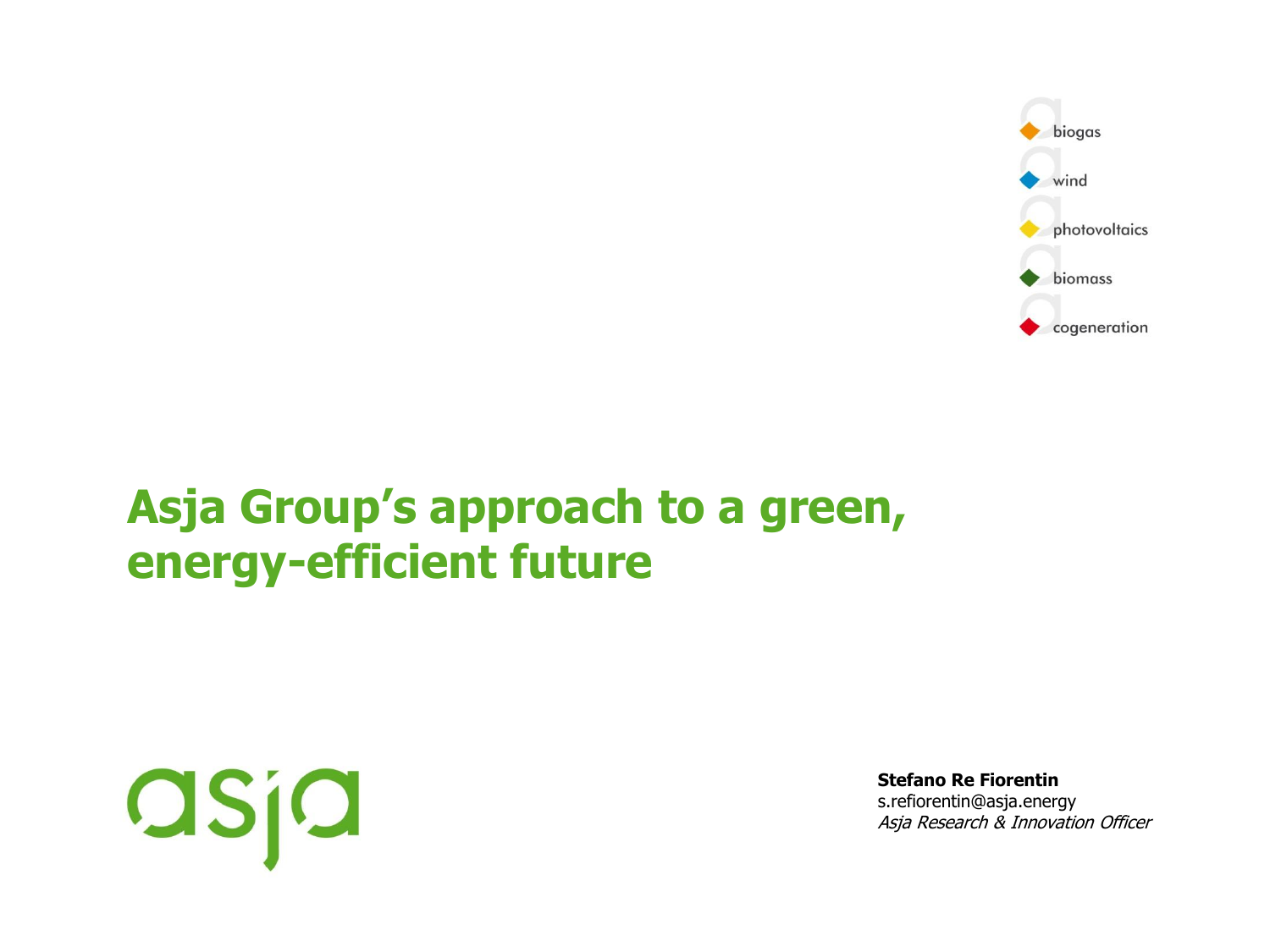### THE MISSION OF ASJA

#### • **Decarbonisation**

Since 1995 **Asja** has been a leader company in power generation from renewable sources and in the reduction of climate-altering gas emissions.

#### • **Energy efficiency**

Asja operates in the energy efficiency sector developing and marketing the TOTEM, a highefficiency micro Combined Heat and Power unit.

OSIQ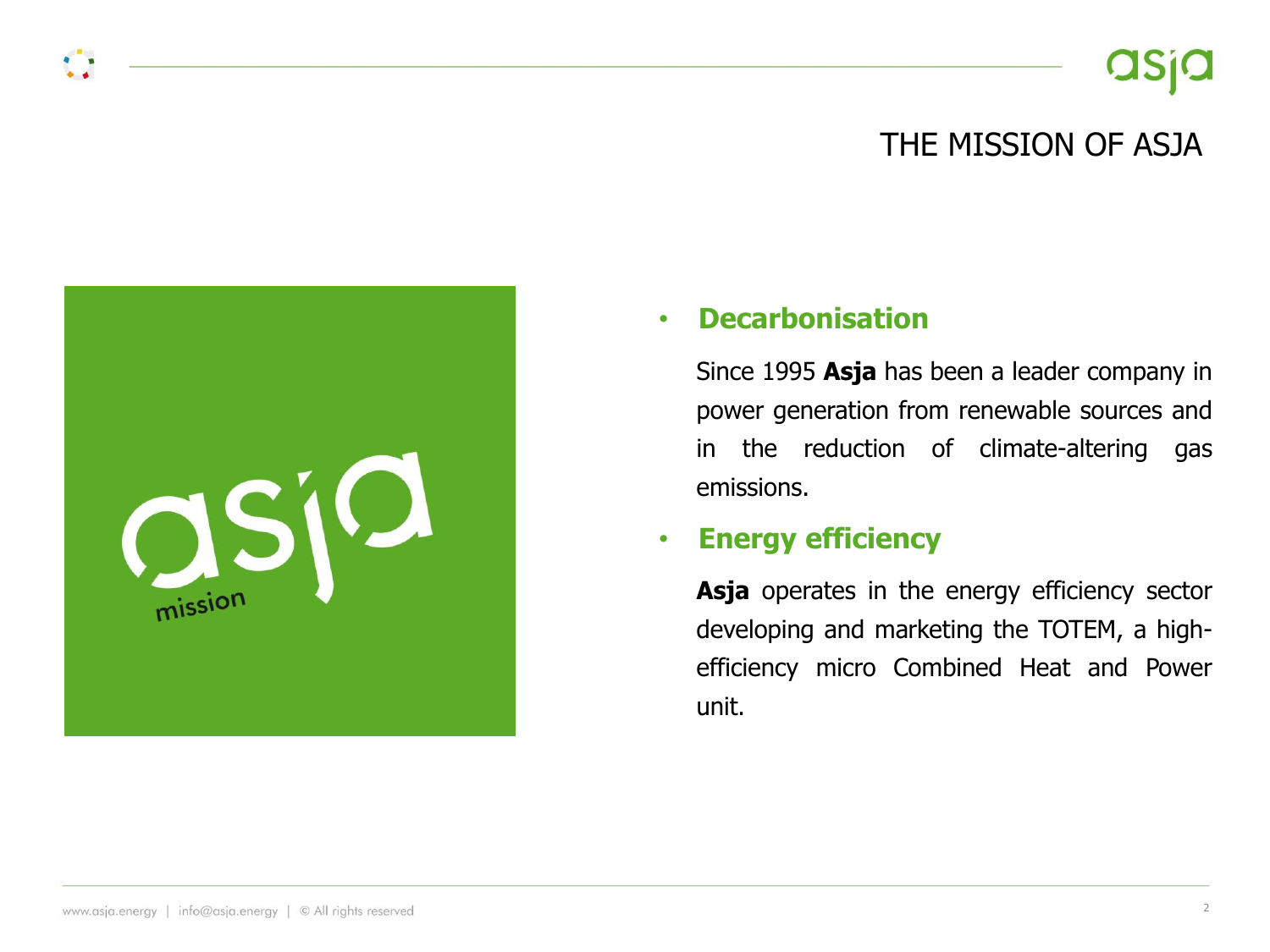## ASJA WORLDWIDE 190 MW installed power



Data refer to 2015 production



The CO<sub>2</sub> emission reduction projects of Belo Horizonte and Uberlândia in South America have been registered under the **Gold Standard**.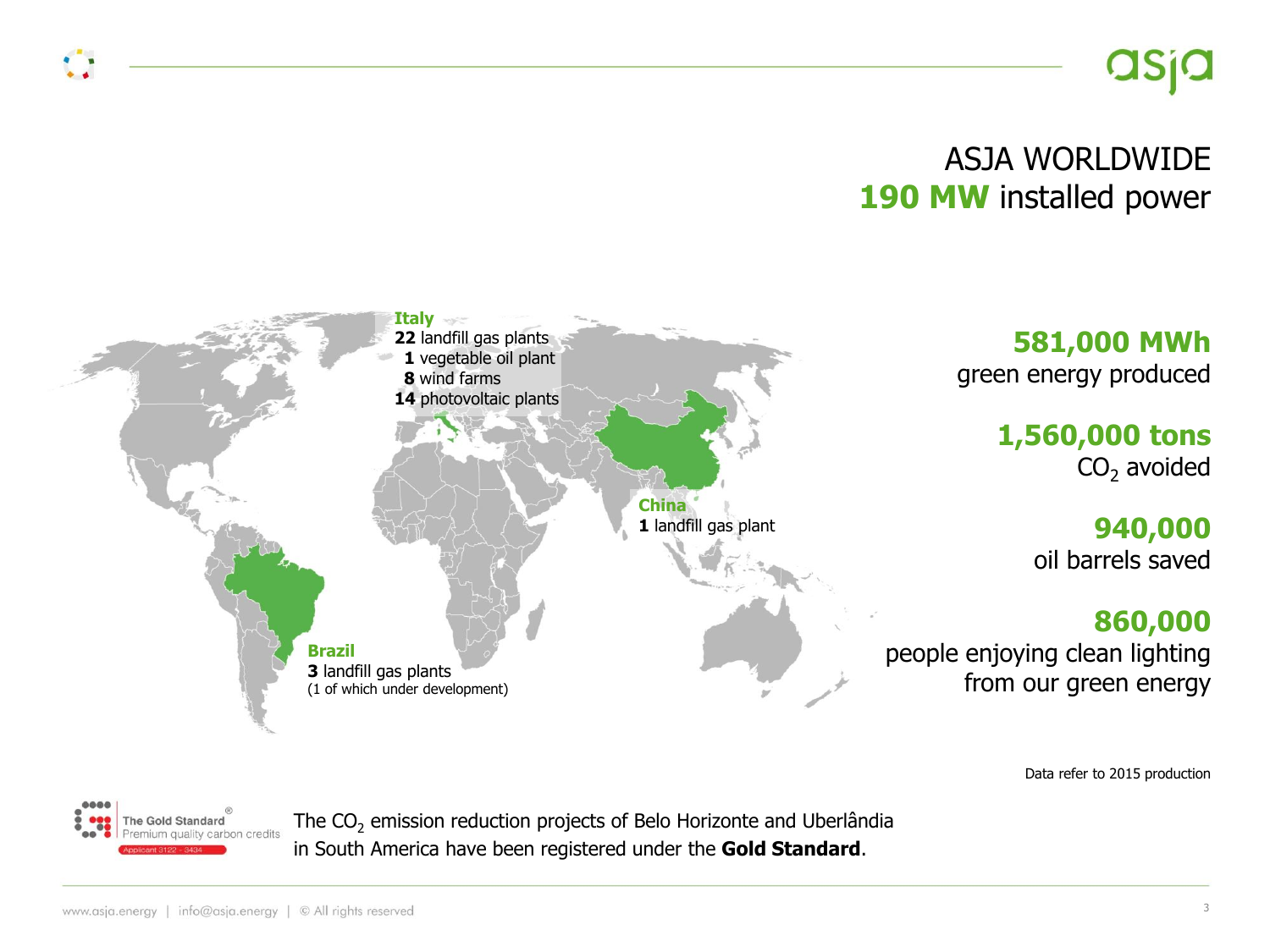#### **Landfill gas plants**

**We generate energy from landfill gas**



Asja is a major player in the international scenario of power generation from landfill gas generated at municipal solid waste (MSW) landfill sites.

### **Biomass power plants**

**We generate energy from biomass**



Asja designs, builds and manages plants that generate energy from vegetable oils or from animal fat.

### **Biomethane plants**

**Area under development**



**A new frontier in biogas-toenergy systems.** 

Two plants are presently under development for the production of biomethane from the organic fraction of municipal solid waste and from by-products from the agro-industrial sector.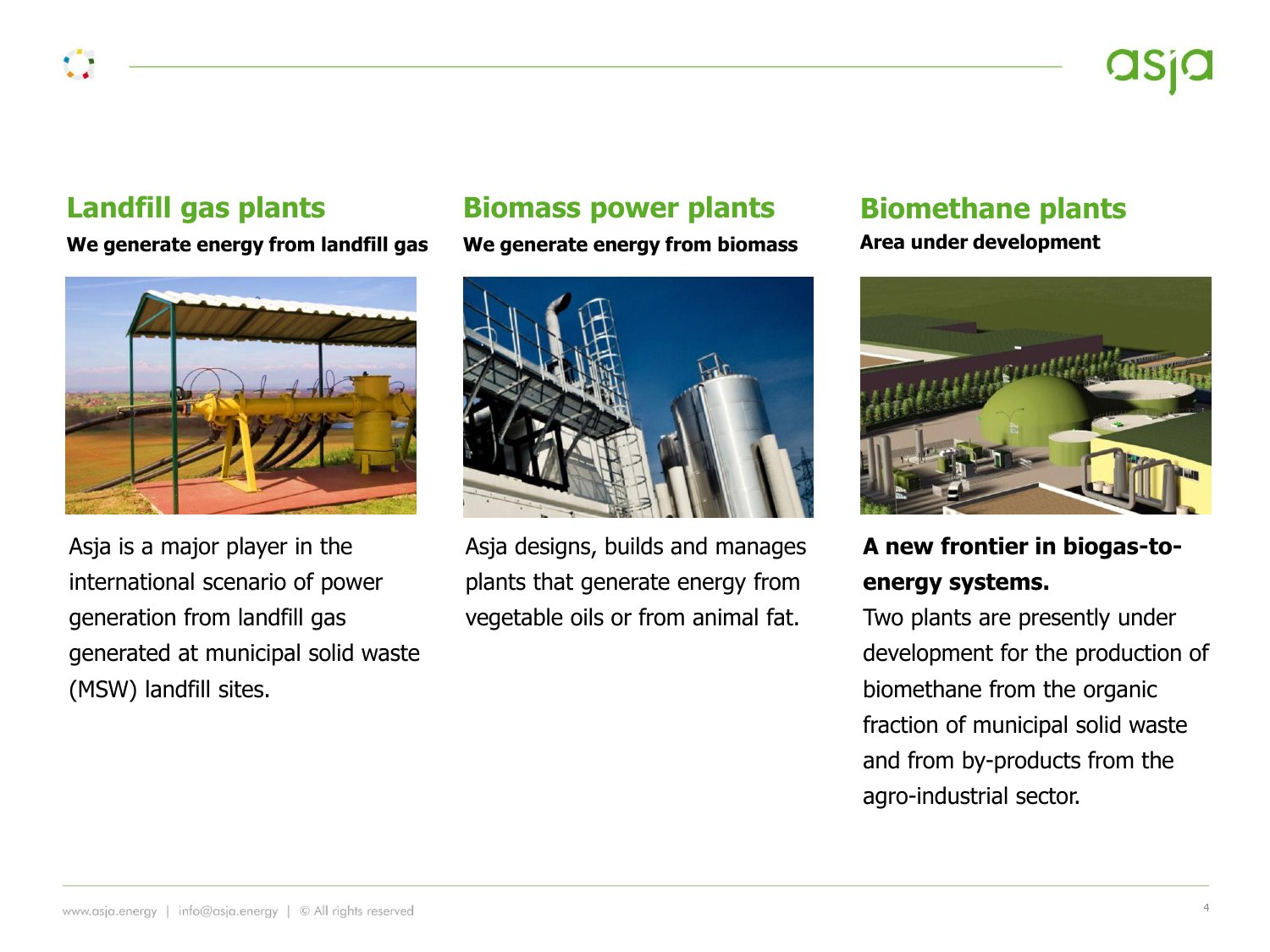## ASJA FUTURE PERSPECTIVES FOR BIOGAS PLANTS

## **The full exploitation of the renewable resource**

- Capture and bioconversion of Carbon Dioxide into biopolymers
- Valorisation of waste heat in an energy-saving perspective

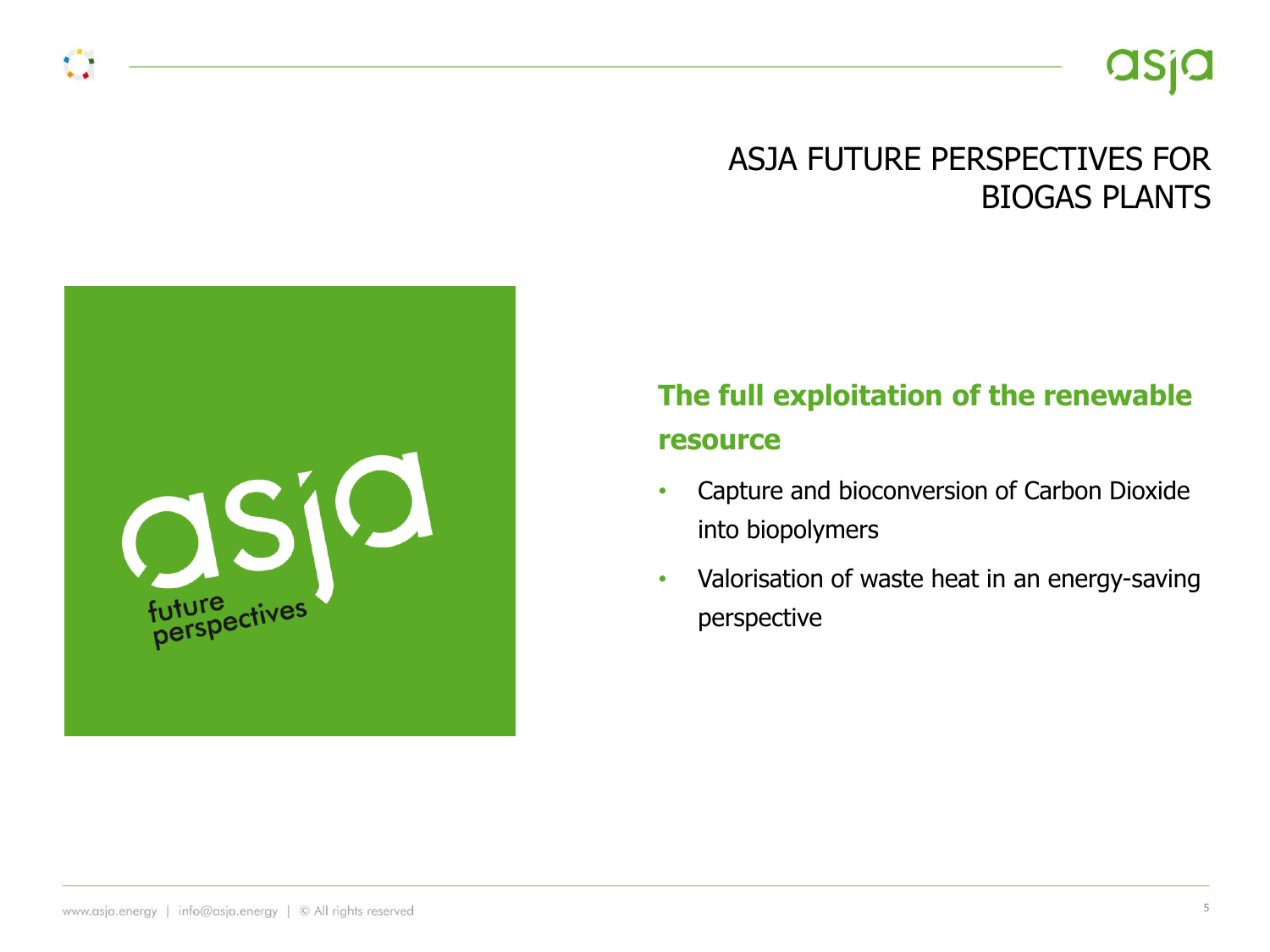### **8 wind farms 105 MW installed power**

 $\bullet$ 

## **14 photovoltaic plants 11,6 MW installed power**

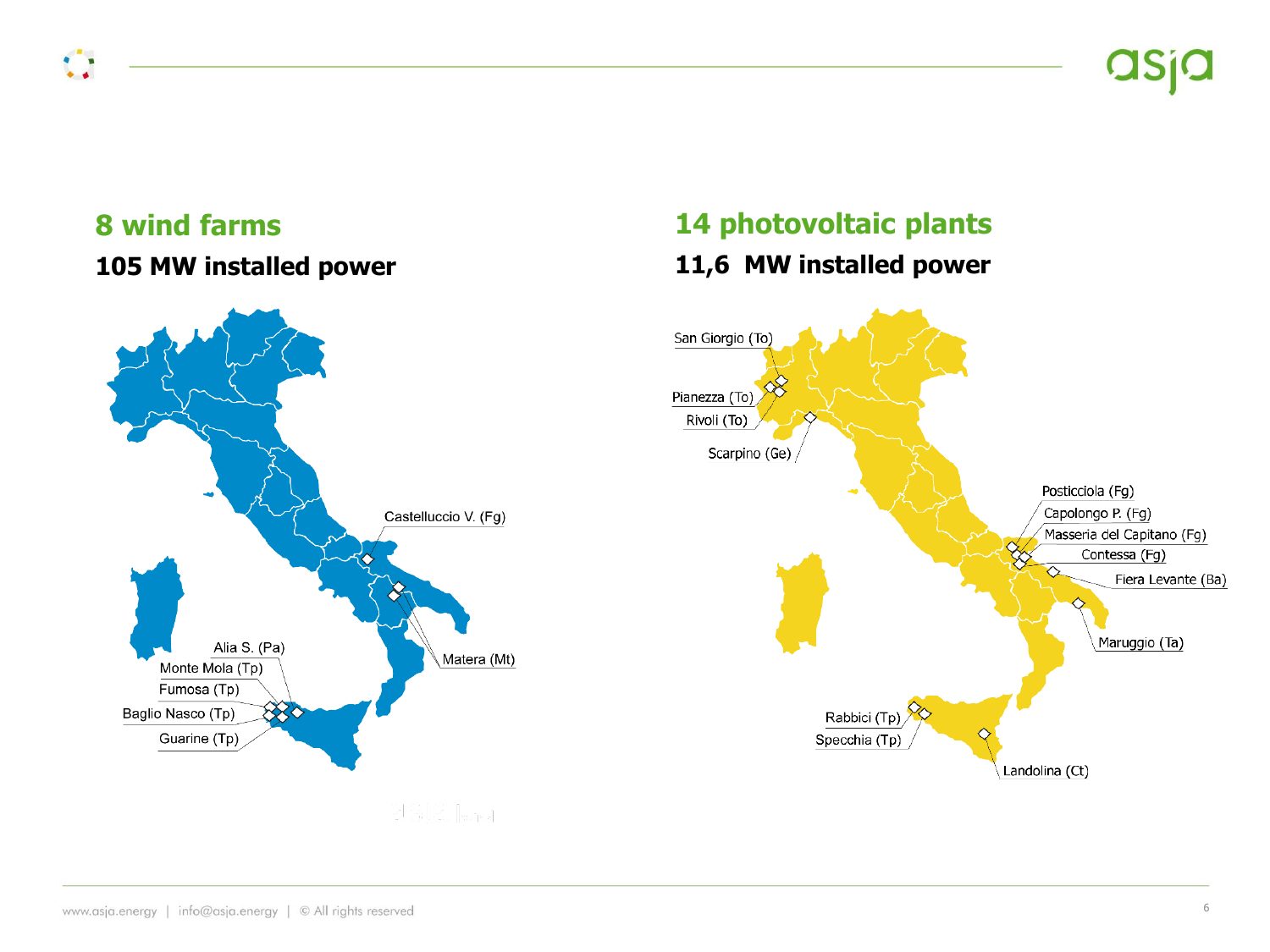

## ASJA FUTURE PERSPECTIVES FOR A SUSTAINABLE POWER GENERATION



## **Towards the integrated cloud-like smart grid**

- Distributed generation
- New paradigms for efficient and low-cost energy storage systems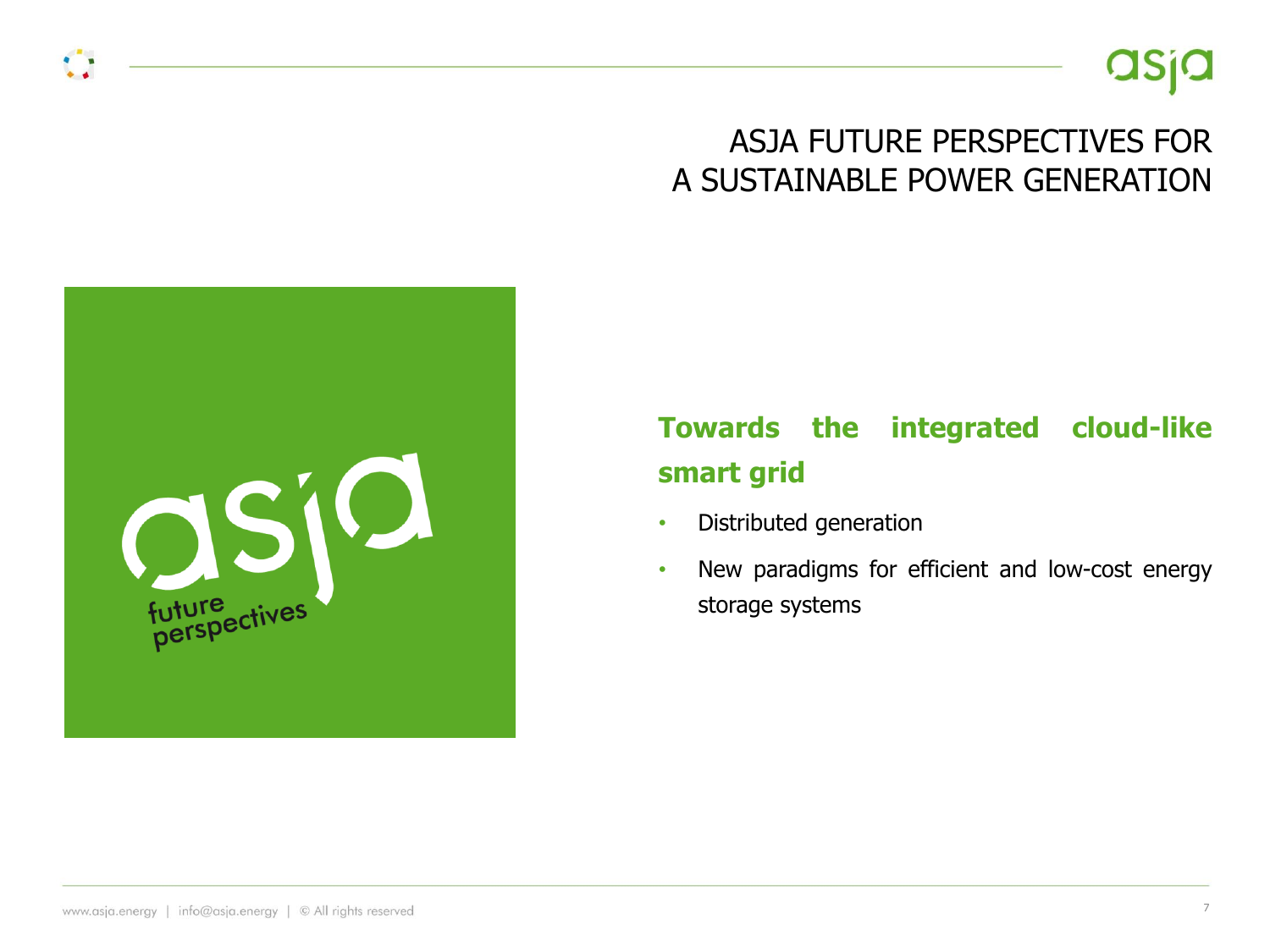



Values are measured at Micro-Cogeneration laboratory (www.gecos.polimi.it) by Milan Polytechnic and validated by TÜV Rheinland.

## TOTEM | TOTal Energy Module

### **The best in energy efficiency**

**Asja** manufactures and sells the TOTEM a micro Combined Heat and Power unit having best-inclass global efficiency, which can be fueled by Natural Gas, Biomethane, Biogas, GPL.

| <b>MODEL</b>                                  |                    | <b>TOTEM 10</b>                   | TOTEM 20         | <b>TOTEM 25</b>  |
|-----------------------------------------------|--------------------|-----------------------------------|------------------|------------------|
| Rated electric power                          | kW                 | 10                                | 20               | 25               |
| Rated thermal power                           | kW                 | $21,6(25,2^*)$                    | $41,9(48,5^{*})$ | $50,2(57,6^{*})$ |
| Net electrical efficiency                     | $\%$               | 29,6                              | 31,2             | 32,5             |
| Total efficiency                              | $\%$               | $93,6(104,3^*)$                   | $96,5(106,8^*)$  | 97,8 (107,4*)    |
| Engine                                        |                    | Fiat Fire 1400 cc                 |                  |                  |
| Engine Control Unit                           |                    | Magneti Marelli                   |                  |                  |
| Fuel                                          |                    | Methane, bio-methane, biogas, LPG |                  |                  |
| Methane $(CH_4)$                              | Nm <sup>3</sup> /h | 3,31                              | 6,28             | 7,54             |
| Emission settings<br>(NOx)@5%O <sub>2</sub>   | Mq/Nm <sup>3</sup> | $\leq 10$                         |                  |                  |
| Emission settings (CO)<br>@ 5% O <sub>2</sub> | Mq/Nm <sup>3</sup> | $\leq 10$                         |                  |                  |

\* Referred to the input water temperature 35°C.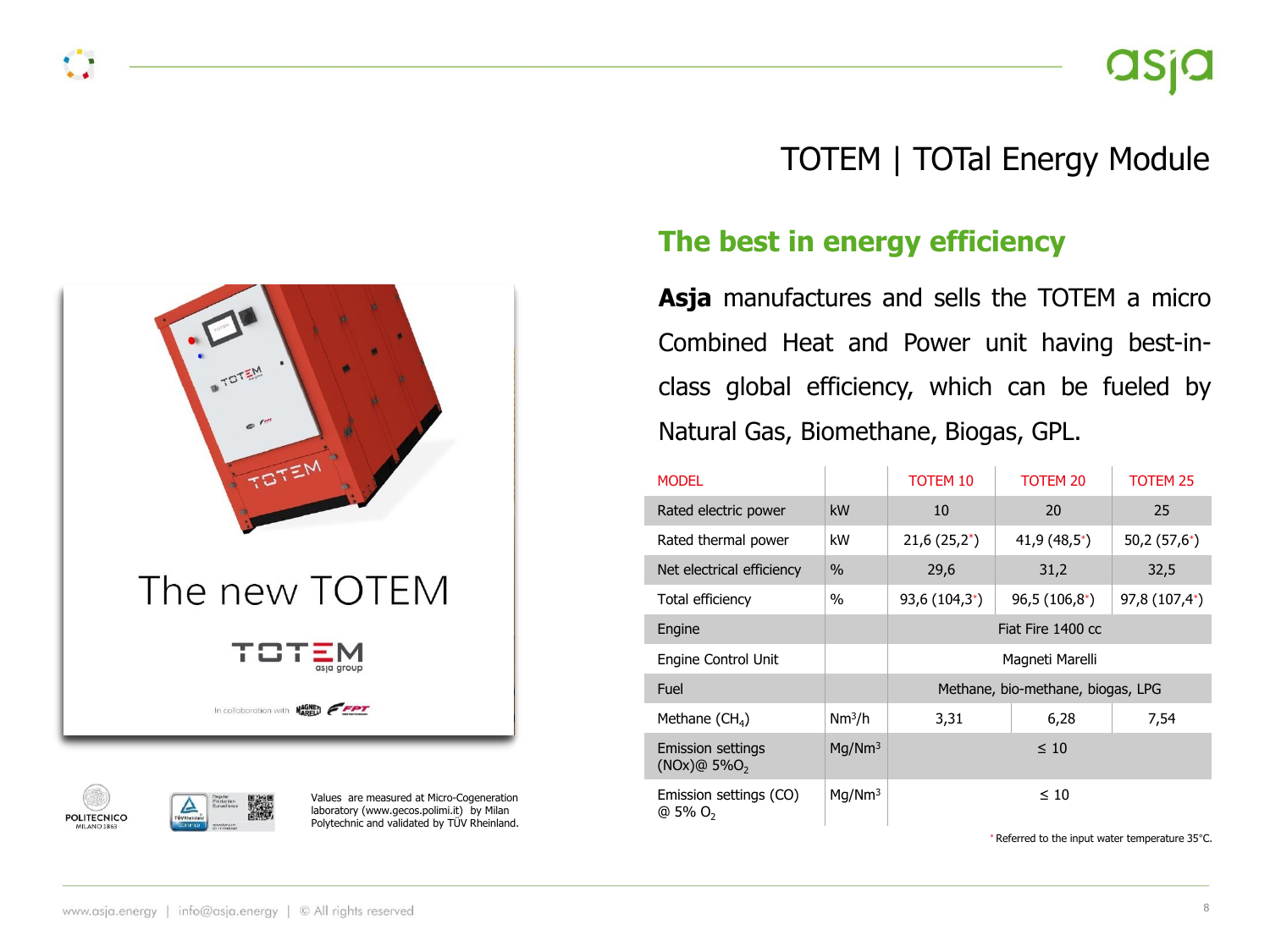## FUTURE PERSPECTIVES FOR TOTEM



#### **Bringing** µ-**chp to every home**

- **Asja** is developing the integration of TOTEM with a Heat Pump to get a Renewable Heat Generator having a global efficiency higher than 160%.
- The challenge in  $\mu$ -CHP is the "smart boiler", producing combined heat and power for domestic use. **Asja** is evaluating the most promising technologies.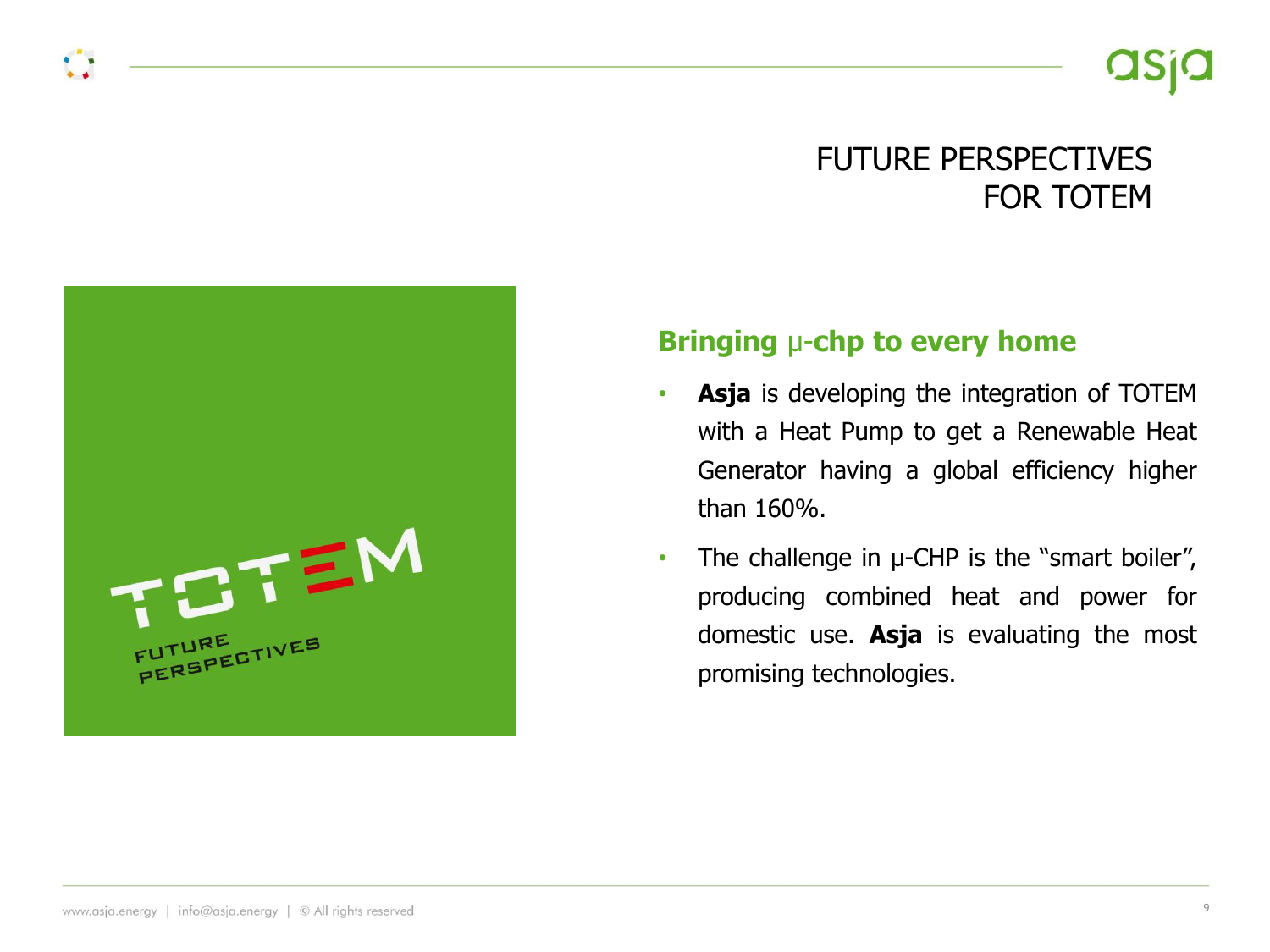## ASJA IN ASSORINNOVABILI AND RES4MED



#### • **assoRinnovabili**

**Asja** is a member of assoRinnovabili, the largest Italian association gathering the major players in the field of renewables, headed by Agostino Re Rebaudengo, founder and chairman of the Asja Group.

#### • **RES4MED**

**Asja** is a member of RES4MED, an association for the development of renewables in the Mediterranean Area, with a particular focus on the Countries of Maghreb.